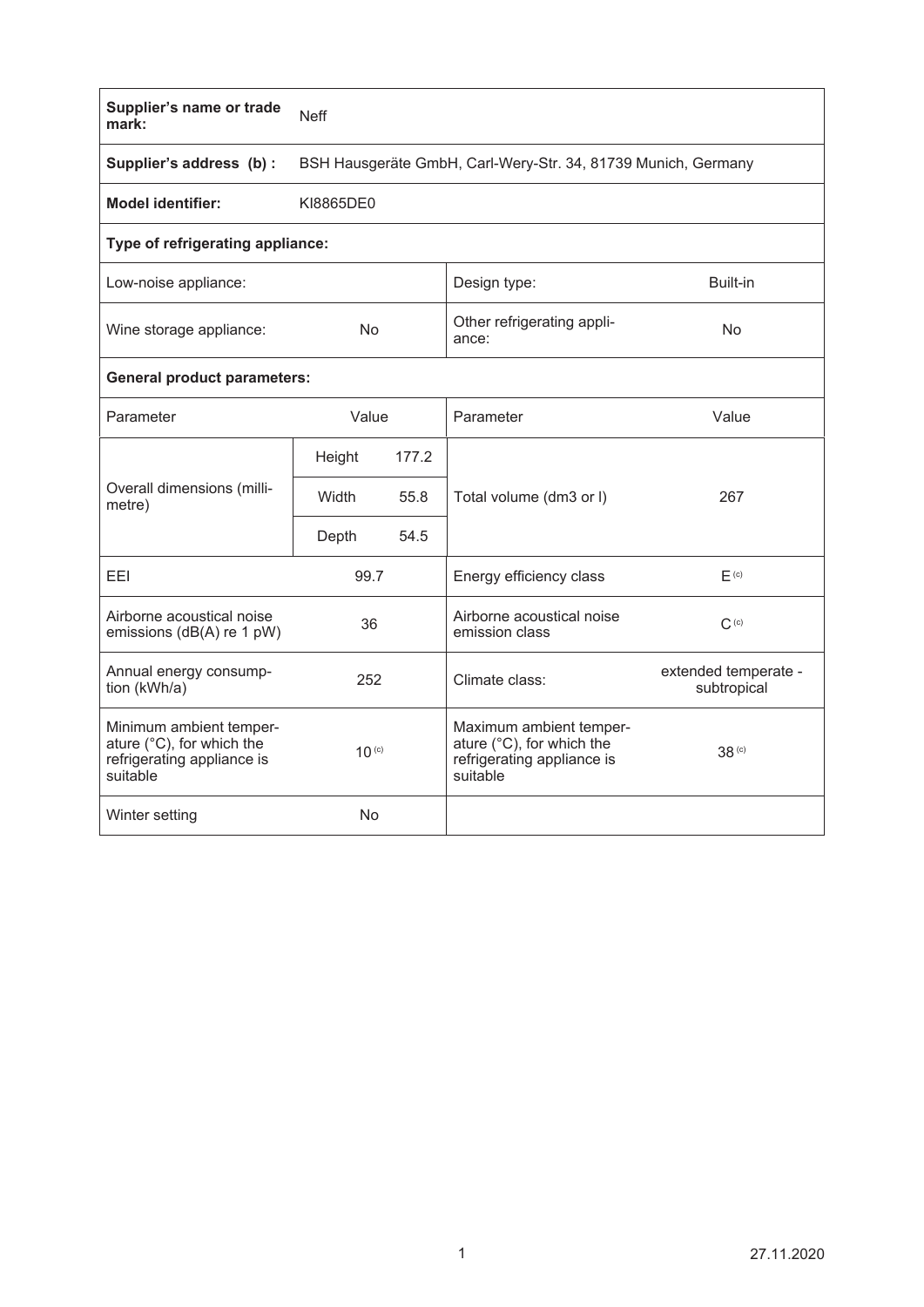| <b>Compartment Parameters:</b>                                             |     |                                                       |                                                                                                                                                                               |                                   |                                                                                 |  |  |  |  |
|----------------------------------------------------------------------------|-----|-------------------------------------------------------|-------------------------------------------------------------------------------------------------------------------------------------------------------------------------------|-----------------------------------|---------------------------------------------------------------------------------|--|--|--|--|
| Compartment type                                                           |     | Compartment parameters and values                     |                                                                                                                                                                               |                                   |                                                                                 |  |  |  |  |
|                                                                            |     | Com-<br>part-<br>ment<br>Volume<br>(dm3 or<br>$\vert$ | Recommended temperat-<br>ure setting for optimised<br>food storage (°C)<br>These settings shall not<br>contradict the storage con-<br>ditions set out in Annex IV,<br>Table 3 | Freezing<br>capacity<br>(kg/24 h) | Defrosting<br>type<br>(auto-de-<br>frost = $A$ ,<br>manual<br>$defrost =$<br>M) |  |  |  |  |
| Pantry                                                                     | No  |                                                       |                                                                                                                                                                               |                                   | M                                                                               |  |  |  |  |
| Wine storage                                                               | No  |                                                       |                                                                                                                                                                               |                                   | M                                                                               |  |  |  |  |
| Wine storage 2                                                             | No  |                                                       |                                                                                                                                                                               |                                   | M                                                                               |  |  |  |  |
| Wine storage 3                                                             | No  |                                                       |                                                                                                                                                                               |                                   | M                                                                               |  |  |  |  |
| Cellar                                                                     | No  |                                                       |                                                                                                                                                                               |                                   | M                                                                               |  |  |  |  |
| Fresh food                                                                 | Yes | 101.0                                                 | 4                                                                                                                                                                             | ۰                                 | A                                                                               |  |  |  |  |
| Chill                                                                      | Yes | 55.0                                                  | $\overline{2}$                                                                                                                                                                | $\blacksquare$                    | A                                                                               |  |  |  |  |
| 0-star or ice- making                                                      | No  | $\overline{\phantom{a}}$                              |                                                                                                                                                                               |                                   | M                                                                               |  |  |  |  |
| 1-star                                                                     | No  |                                                       |                                                                                                                                                                               |                                   | M                                                                               |  |  |  |  |
| 2-star                                                                     | No  |                                                       |                                                                                                                                                                               |                                   | M                                                                               |  |  |  |  |
| 3-star                                                                     | No  |                                                       |                                                                                                                                                                               |                                   | M                                                                               |  |  |  |  |
| 4-star                                                                     | Yes | 67.0                                                  | $-18$                                                                                                                                                                         |                                   | A                                                                               |  |  |  |  |
| 2-star section                                                             | No  |                                                       |                                                                                                                                                                               |                                   | M                                                                               |  |  |  |  |
| Variable temperature com-<br>partment                                      |     |                                                       |                                                                                                                                                                               |                                   |                                                                                 |  |  |  |  |
| For 4-star compartments                                                    |     |                                                       |                                                                                                                                                                               |                                   |                                                                                 |  |  |  |  |
| Fast freeze facility<br>Yes                                                |     |                                                       |                                                                                                                                                                               |                                   |                                                                                 |  |  |  |  |
| Light source parameters (a) (b):                                           |     |                                                       |                                                                                                                                                                               |                                   |                                                                                 |  |  |  |  |
| Type of light source                                                       |     |                                                       |                                                                                                                                                                               |                                   |                                                                                 |  |  |  |  |
| Ε<br>Energy efficiency class                                               |     |                                                       |                                                                                                                                                                               |                                   |                                                                                 |  |  |  |  |
| Minimum duration of the guarantee offered by the supplier (b) :<br>2 years |     |                                                       |                                                                                                                                                                               |                                   |                                                                                 |  |  |  |  |